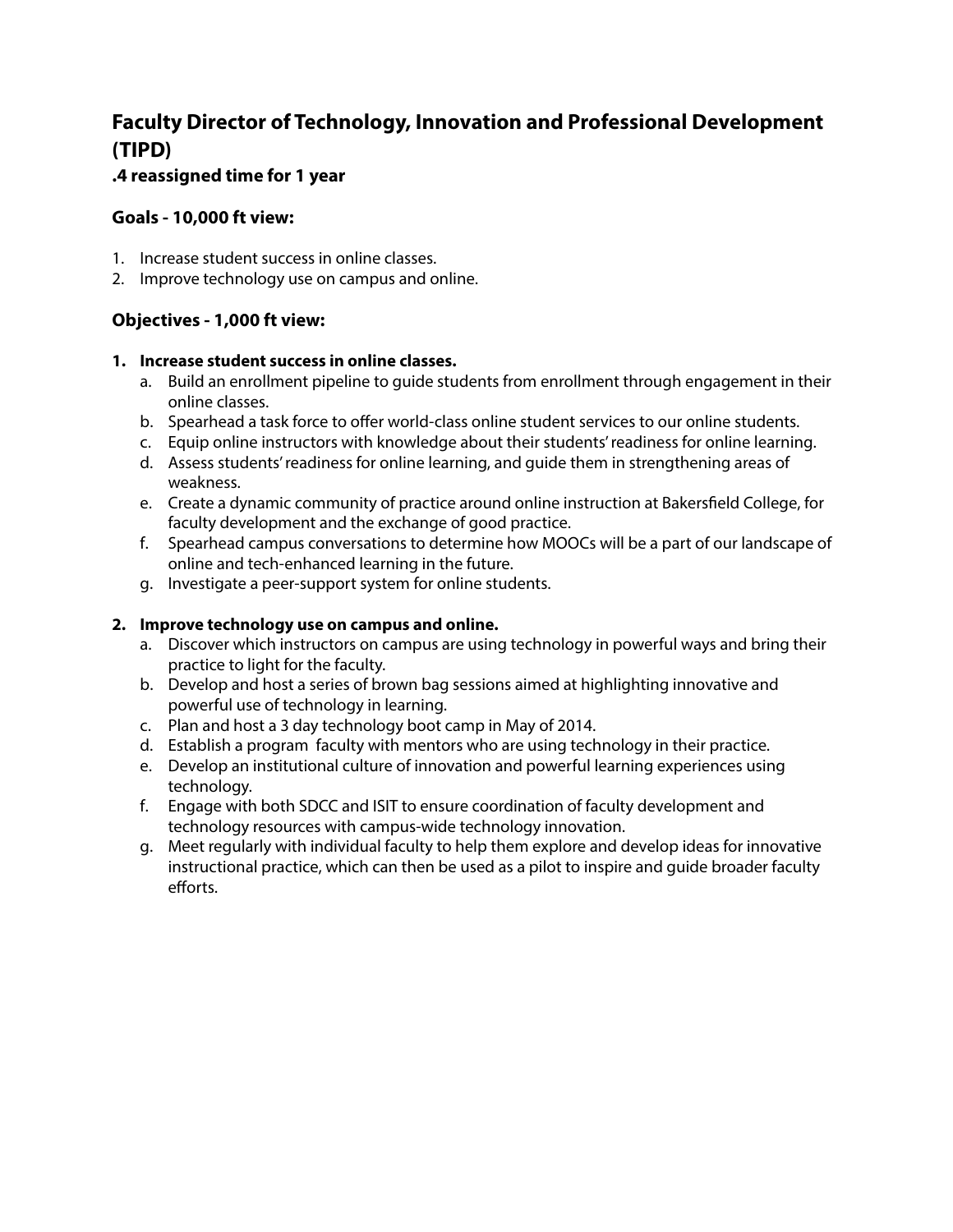# **Action Steps - On the Ground:**

#### **1. Increase student success in online classes.**

- a. Build an enrollment pipeline to guide students from enrollment through engagement in their online classes.
	- *i. Investigate, research and develop an instrument to assess student readiness for online instruction.*
	- *ii. Develop a method of reliably delivering instructions to new registrants in online courses.*
	- *iii. Develop a landing page for online students which will aid them in getting started.*
	- *iv. Develop a useful orientation for online students.*
	- *v. O*ff*er faculty development in practices that promote early engagement of students in online classes.*
- b. Spearhead a task force to offer world-class online student services to our online students.
	- *i. Identify areas within student services that should potentially be o*ff*ered online.*
	- *ii. Meet with key student services people to determine viability of area for online o*ff*ering, as well as costs involved and best alternatives in cases where a true online o*ff*ering cannot be developed.*
	- *iii. Develop a plan / proposal for the development of viable student services areas and o*ff*erings.*
- c. Equip online instructors with knowledge about their students' readiness for online learning.
	- *i. Make assessment results available to online instructors, highlighting areas of di*ffi*culty.*
- d. Create a dynamic community of practice around online instruction at Bakersfield College, for faculty development and the exchange of good practice.
	- *i. Reinstate regular face to face meetings where all online instructors are invited, and virtual participation is made available.*
	- *ii. Use regular meetings to gather information, and to aid in the pursuit of other goals related to online learning at BC.*
	- *iii. Recruit faculty who are doing innovative things in their classes to share in a 10-minute showand-tell section of the meetings.*
- e. Spearhead campus conversations to determine how MOOCs will be a part of our landscape of online and tech-enhanced learning in the future.
	- *i. Work with those faculty interested in MOOCs to develop a research base of what other institutions are doing in the area.*
	- $ii.$  *Investigate the potential viability for MOOCs at Bakersfield College.*
	- *iii. Develop a comprehensive plan to address the challenges and perceived weaknesses of a MOOC platform.*
	- *iv. Pilot smaller and medium-scale MOOCs using various courses and technologies.*
	- *v. Use pilot data, research base, and other data to revise and further develop the MOOC plan.*
- f. Investigate a peer-support system for online students.
	- *i. Meet with tutoring center regarding the possibility of developing a new "peer online tutor" program.*
	- *ii. Gather data on what other colleges are doing in this area.*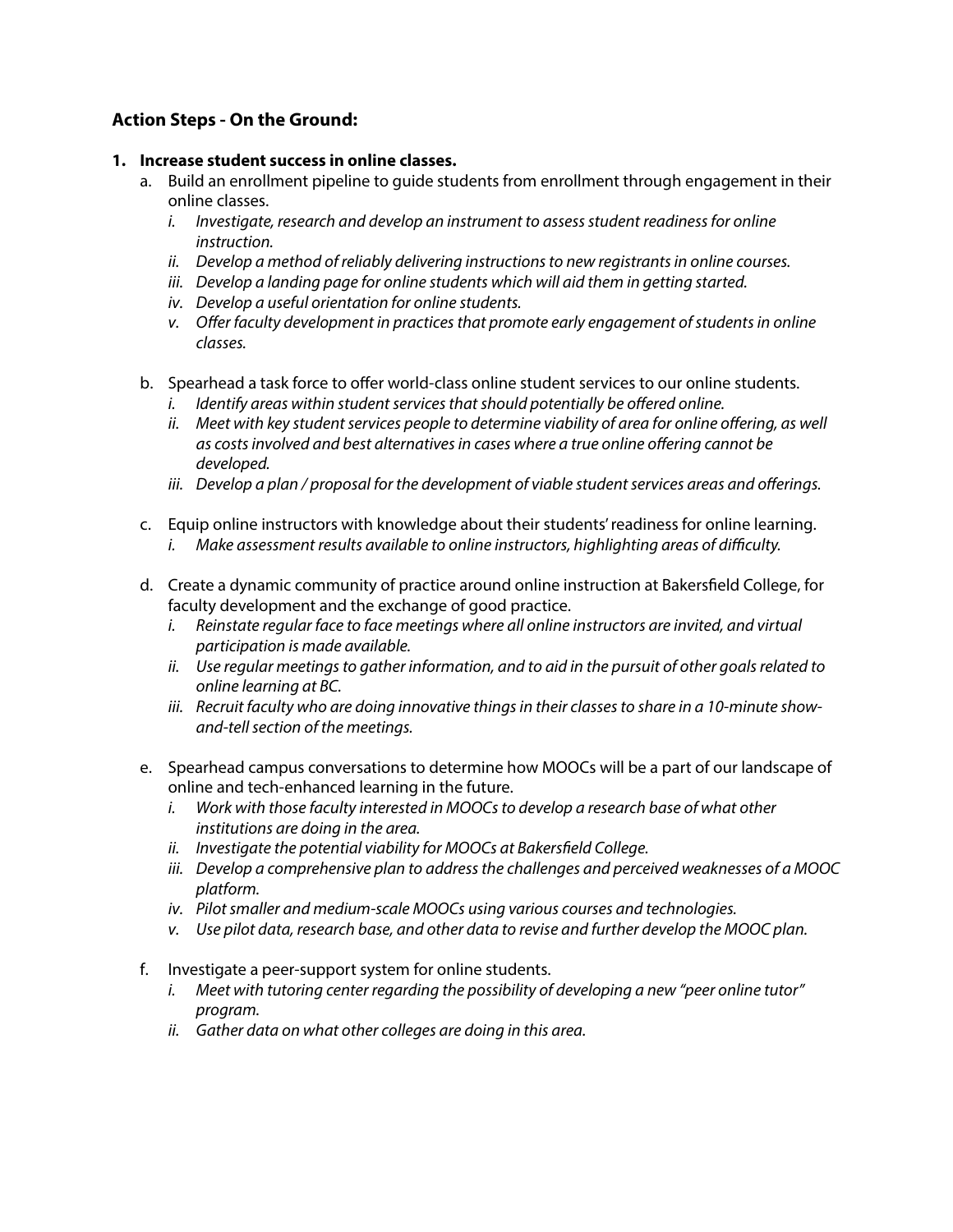- g. Gather critical intelligence regarding online student success at BC and in Higher Education, and report back to campus in order to allow better informed planning and decision-making.
	- i. *Work with the institutional research department to gather appropriate data about BC.*
	- ii. *Research global higher education statistics to provide context to our data.*
	- iii. *Develop and present a report to faculty and administration.*

#### **2. Improve technology use on campus and online.**

- a. Discover which instructors on campus are using technology in powerful ways and bring their practice to light for the faculty.
	- *i. Develop a web site/blog devoted to bringing innovative technology and instructional practice to the attention of the campus community.*
	- ii. Meet with, interview and profile innovators on campus to expose more people to creative ideas *in regular communications.*
	- iii. Crowdsource, find, share and archive great articles, videos, and presentations to build a library *of innovation for faculty members.*
- b. Develop and host a series of brown bag sessions aimed at highlighting innovative and powerful use of technology in learning.
	- *i.* Actively recruit faculty who are (a) participants from the 2013 summer boot camp, or (b) doing *great things with technology to present at short brown bag sessions several times per semester.*
	- *ii. Intersperse other "expert" sessions with the brown bag sessions to expand our knowledge resources.*
- c. Plan and host a 3 day technology boot camp in May of 2014.
	- *i. Use feedback from 2013 camp, knowledge gained on campus, and informal assessment of "hot" technologies to plan a fresh, dynamic camp.*
	- *ii. Publicize early for maximum attendance.*
- d. Establish a program faculty with mentors who are using technology in their practice.
	- *i. Develop a working list of faculty "innovators and experts" to aid in matching faculty with speci*#*c technology goals and interests with mentors who can help advise and guide their e*ff*orts.*
- e. Develop an institutional culture of innovation and powerful learning experiences using technology.
	- *i. Begin working on a comprehensive, institutional plan for technology and innovation.*
	- *ii. Develop an internal marketing plan with the PIO to begin getting people excited about tech. and innovation.*
	- *iii. Collaborate with Tracy Lovelace on the development of a plan.*
- f. Engage with both SDCC and ISIT to ensure coordination of faculty development and technology resources with campus-wide technology innovation.
	- *i. Attend both meetings monthly as an active, participating member of both groups.*
	- *ii. Serve as a liaison between the committees, reporting to other groups and entities when called upon.*